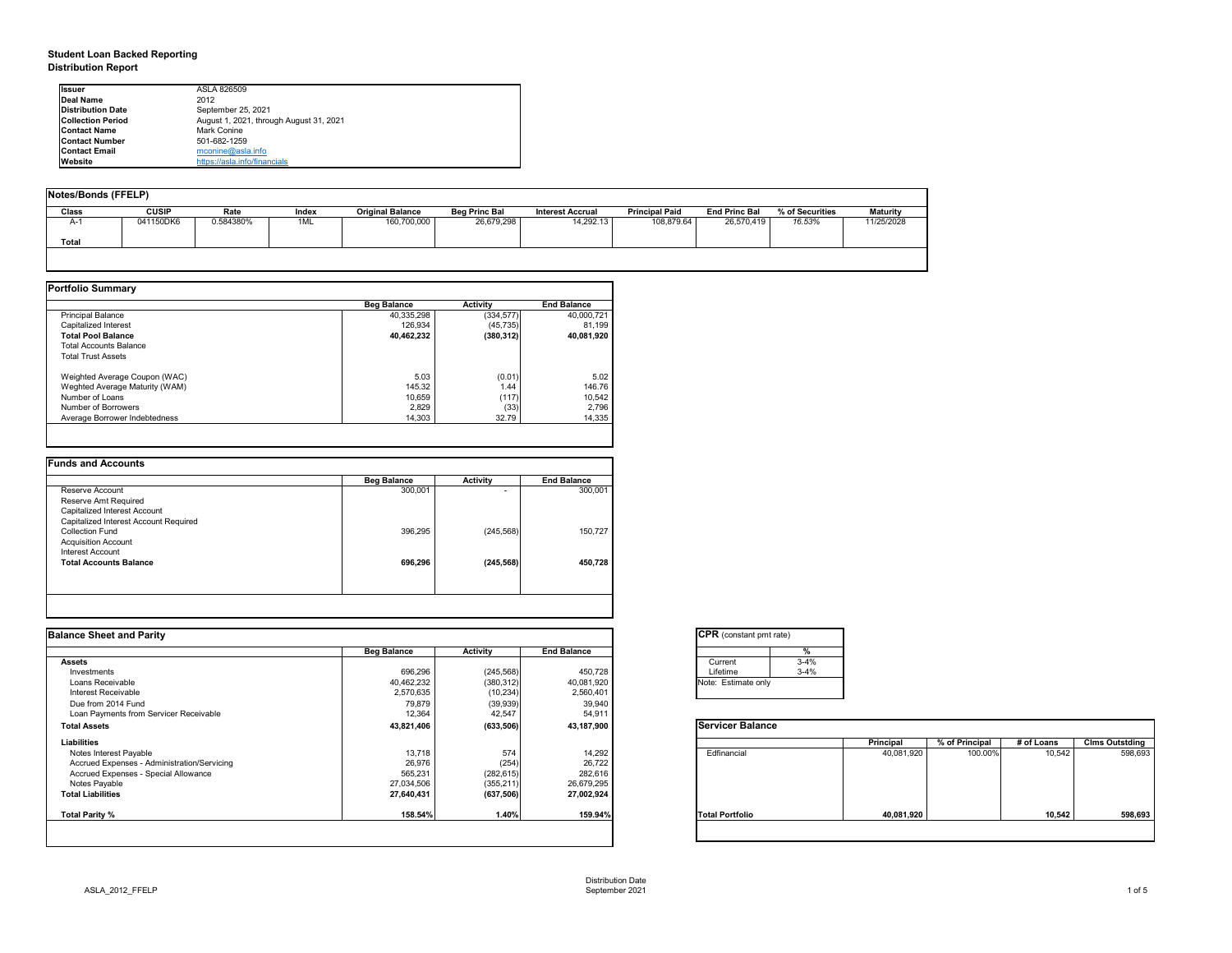## **Student Loan Backed Reporting**

#### **Distribution Report**

**Portfolio by Loan Status**

|                           | # of Loans |        | Principal  |            | % of Principal |         | <b>WAC</b> |        | <b>WARM</b> |        |
|---------------------------|------------|--------|------------|------------|----------------|---------|------------|--------|-------------|--------|
|                           | Beginning  | Ending | Beginning  | Ending     | Beginning      | Ending  | Beginning  | Ending | Beginning   | Ending |
| In School                 | 13         | 13     | 68,228     | 68,228     | 0.17%          | 0.17%   | 5.65       | 5.65   | 118.46      | 118.46 |
| Grace                     |            |        | 4,375      | 4.375      | 0.01%          | 0.01%   | 6.80       | 6.80   | 120.00      | 120.00 |
| Repayment                 |            |        |            |            |                |         |            |        |             |        |
| Current                   | 6,949      | 7,013  | 24,605,627 | 25,070,810 | 60.81%         | 62.55%  | 5.31       | 5.28   | 161.86      | 163.52 |
| 31-60 Days Delinquent     | 562        | 232    | 2,508,277  | 977,379    | 6.20%          | 2.44%   | 5.43       | 5.14   | 129.31      | 143.10 |
| 61-90 Days Delinquent     | 196        | 356    | 769,628    | .590,709   | 1.90%          | 3.97%   | 5.26       | 5.44   | 135.81      | 134.85 |
| 91-120 Days Delingent     | 195        | 146    | 914,262    | 589,414    | 2.26%          | 1.47%   | 5.38       | 5.13   | 139.24      | 117.47 |
| 121-180 Days Delinguent   | 203        | 248    | 1,001,395  | ,157,531   | 2.47%          | 2.89%   | 5.67       | 5.31   | 141.98      | 138.87 |
| 181-270 Days Delinquent   | 243        | 187    | 1,101,248  | 891,689    | 2.72%          | 2.22%   | 5.22       | 5.48   | 125.82      | 110.78 |
| 271+ Days Delinquent      | 117        | 104    | 499,039    | 433,622    | 1.23%          | 1.08%   | 5.13       | 5.04   | 127.27      | 121.40 |
| <b>Total Repayment</b>    | 8,465      | 8,286  | 31,399,476 | 30,711,155 | 77.60%         | 76.62%  | 5.32       | 5.28   | 155.52      | 157.44 |
| Forbearance               | 1,242      | 1,345  | 5,476,575  | 5,766,908  | 13.54%         | 14.39%  | 5.36       | 5.52   | 154.56      | 154.74 |
| Deferment                 | 826        | 785    | 3,013,271  | 2,987,918  | 7.45%          | 7.45%   | 5.19       | 5.29   | 144.15      | 143.83 |
| <b>Claims in Progress</b> | 108        | 111    | 498,212    | 543,335    | 1.23%          | 1.36%   | 5.75       | 5.36   | 112.95      | 129.13 |
| <b>Claims Denied</b>      |            |        | 2,095      |            | 0.01%          |         | 2.32       |        | 6.00        |        |
| <b>Total Portfolio</b>    | 10,659     | 10,542 | 40,462,232 | 40,081,920 | 100.00%        | 100.00% | 5.32       | 5.32   | 153.94      | 155.59 |

| <b>Delinguency Status</b>           |                  |            |            |                                    |                  |         |           |            |                  |             |
|-------------------------------------|------------------|------------|------------|------------------------------------|------------------|---------|-----------|------------|------------------|-------------|
|                                     |                  | # of Loans |            | % of Principal<br><b>Principal</b> |                  |         |           | <b>WAC</b> |                  | <b>WARM</b> |
|                                     | <b>Beginning</b> | Endina     | Beginning  | Ending                             | <b>Beginning</b> | Ending  | Beginning | Endina     | <b>Beginning</b> | Endina      |
| Current                             | 6.949            | 7,013      | 24,605,627 | 25,070,810                         | 78.36%           | 81.63%  | 5.31      | 5.28       | 161.86           | 163.52      |
| 31-60 Days Delinquent               | 562              | 232        | 2,508,277  | 977,379                            | 7.99%            | 3.18%   | 5.43      | 5.14       | 129.31           | 143.10      |
| 61-90 Days Delinquent               | 196              | 356        | 769,628    | 1,590,709                          | 2.45%            | 5.18%   | 5.26      | 5.44       | 135.81           | 134.85      |
| 91-120 Days Delingent               | 195              | 146        | 914,262    | 589,414                            | 2.91%            | 1.92%   | 5.38      | 5.13       | 139.24           | 117.47      |
| 121-180 Days Delinquent             | 203              | 248        | 1,001,395  | 1,157,531                          | 3.19%            | 3.77%   | 5.67      | 5.31       | 141.98           | 138.87      |
| 181-270 Days Delinquent             | 243              | 187        | 1,101,248  | 891,689                            | 3.51%            | 2.90%   | 5.22      | 5.48       | 125.82           | 110.78      |
| 271+ Days Delinquent                | 117              | 104        | 499,039    | 433,622                            | 1.59%            | 1.41%   | 5.13      | 5.04       | 127.27           | 121.40      |
| <b>Total Portfolio in Repayment</b> | 8,465            | 8,286      | 31,399,476 | 30,711,155                         | 100.00%          | 100.00% | 5.32      | 5.28       | 155.52           | 157.44      |
|                                     |                  |            |            |                                    |                  |         |           |            |                  |             |

| Portfolio by Loan Type           |                  |        |                  |            |                  |         |            |        |             |        |
|----------------------------------|------------------|--------|------------------|------------|------------------|---------|------------|--------|-------------|--------|
|                                  | # of Loans       |        | Principal        |            | % of Principal   |         | <b>WAC</b> |        | <b>WARM</b> |        |
|                                  | <b>Beainning</b> | Endina | <b>Beginning</b> | Endina     | <b>Beainning</b> | Ending  | Beainnina  | Endina | Beginning   | Ending |
| Subsidized Consolidation Loans   |                  |        |                  |            |                  |         |            |        |             |        |
| Unsubsidized Consolidation Loans |                  |        |                  |            |                  |         |            |        |             |        |
| Subsidized Stafford Loans        | 6,004            | 5,943  | 18,387,129       | 18,234,827 | 45.44%           | 45.49%  | 5.17       | 5.17   | 137.00      | 137.96 |
| Unsubsidized Stafford Loans      | 4,521            | 4.472  | 21,224,360       | 21,033,197 | 52.45%           | 52.48%  | 5.35       | 5.35   | 170.35      | 172.57 |
| PLUS/GradPLUS Loans              | 134              | 127    | 850.742          | 813.896    | 2.10%            | 2.03%   | 8.07       | 8.06   | 110.76      | 111.48 |
| SLS Loans                        |                  |        |                  |            |                  |         |            |        |             |        |
| <b>Total Portfolio</b>           | 10,659           | 10,542 | 40,462,232       | 40,081,920 | 100.00%          | 100.00% | 5.32       | 5.32   | 153.94      | 155.59 |

| Portfolio by Program Type                  |                  |            |                  |            |           |                |                  |            |           |             |  |
|--------------------------------------------|------------------|------------|------------------|------------|-----------|----------------|------------------|------------|-----------|-------------|--|
|                                            |                  | # of Loans |                  | Principal  |           | % of Principal |                  | <b>WAC</b> |           | <b>WARM</b> |  |
|                                            | <b>Beginning</b> | Ending     | <b>Beginning</b> | Endina     | Beginning | Endina         | <b>Beainning</b> | Endina     | Beginning | Ending      |  |
| Graduate / 4-Year Loans                    | 8,056            | 7,967      | 31,633,339       | 31,385,314 | 78.18%    | 78.30%         | 5.30             | 5.3C       | 151.96    | 153.44      |  |
| 2-Year Loans                               | 2.402            | 2,376      | 8,245,748        | 8,124,817  | 20.38%    | 20.27%         | 5.41             | 5.41       | 161.38    | 163.56      |  |
| Proprietary / Technical / Vocational Loans | 201              | 199        | 583.144          | 571,789    | 1.44%     | 1.43%          | 5.32             | 5.29       | 156.30    | 159.79      |  |
| Unknown (Consolidation) Loans              |                  |            |                  |            |           |                |                  |            |           |             |  |
| Other Loans                                |                  |            |                  |            |           |                |                  |            |           |             |  |
| <b>Total Portfolio</b>                     | 10,659           | 10,542     | 40,462,232       | 40,081,920 | 100.00%   | 100.00%        | 5.32             | 5.32       | 153.94    | 155.59      |  |
|                                            |                  |            |                  |            |           |                |                  |            |           |             |  |

| <b>Portfolio Indices</b> |            |        |                  |            |                |         |  |  |  |  |  |
|--------------------------|------------|--------|------------------|------------|----------------|---------|--|--|--|--|--|
|                          | # of Loans |        | <b>Principal</b> |            | % of Principal |         |  |  |  |  |  |
|                          | Beainnina  | Endina | Beginning        | Endina     | Beginning      | Ending  |  |  |  |  |  |
| <b>Fixed Loans</b>       | 6,059      | 5,972  | 26,841,360       | 26,565,009 | 66.34%         | 66.28%  |  |  |  |  |  |
| Variable Loans           | 4,600      | 4,570  | 13,620,872       | 13.516.911 | 33.66%         | 33.72%  |  |  |  |  |  |
| T-Bill Loans             | 4,600      | 4,570  | 13,620,872       | 13,516,911 | 33.66%         | 33.72%  |  |  |  |  |  |
| CMT Loans                |            |        |                  |            |                |         |  |  |  |  |  |
| <b>Total Portfolio</b>   | 10,659     | 10,542 | 40,462,232       | 40,081,920 | 100.00%        | 100.00% |  |  |  |  |  |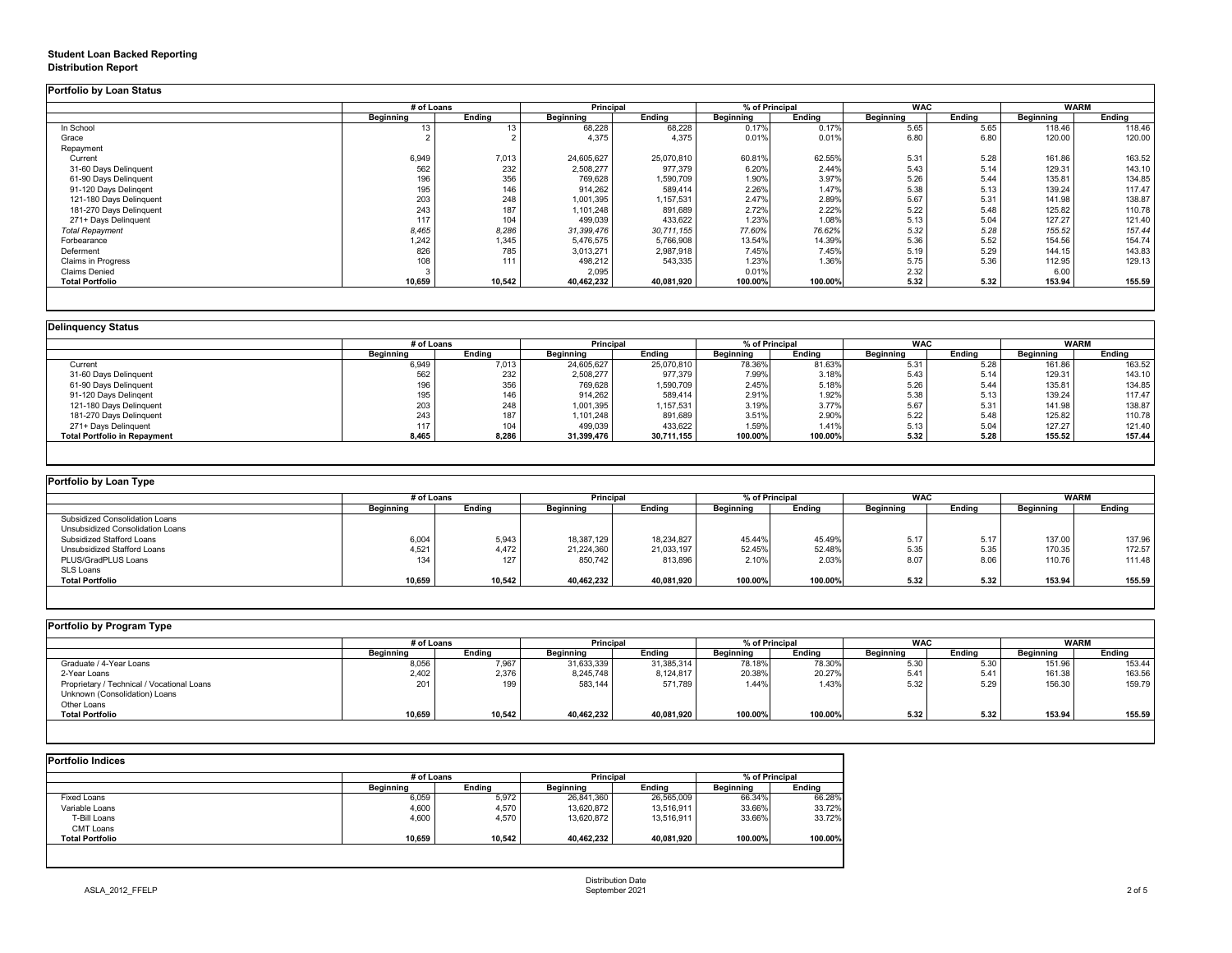### **Distribution Date** September 27, 2021<br>**Collection Period** August 1, 2021, through August **Collection Period** August 1, 2021, through August 31, 2021

# **Collection Activity**

| <b>Collection Account</b>                                                                              | as of 8/31/2021 |
|--------------------------------------------------------------------------------------------------------|-----------------|
| Beginning Balance - August 1, 2021                                                                     | 396,295         |
| <b>Collection Amount Received</b>                                                                      | 540,324         |
| Recoveries                                                                                             |                 |
| Reserve Account                                                                                        |                 |
| <b>Excess of Required Reserve Account</b>                                                              |                 |
| Interest on Investment Earnings                                                                        | 3               |
| Capitalized Interest Account (after a stepdown or release date)                                        |                 |
| <b>Acquisition Account</b>                                                                             |                 |
| <b>Payments from Guarantor</b>                                                                         |                 |
| Amount incorrectly underreported for Available Funds in July 2021. Will be distributed in August 2021. |                 |
| <b>Required Repurchases</b>                                                                            |                 |
| Special Allowance Payable to Department of Education                                                   | (389,600)       |
| <b>Consolidation Rebate Fees</b>                                                                       |                 |
| Rating Agency Surveillance Fees                                                                        |                 |
| Principal payments, interest payments, administration fees, servicing fees, and trustee fees           | (396,295)       |
| Other Amounts Received in Collection                                                                   |                 |
| <b>Total Available Funds</b>                                                                           | 150,727         |

| as of 8/31/2021 |
|-----------------|
| 833.33          |
| 23,382          |
| 3,340           |
|                 |
|                 |
| 27,555.33       |
|                 |

| <b>Cumulative Default Rate</b>                                                                      | as of 8/31/2021 |
|-----------------------------------------------------------------------------------------------------|-----------------|
| Current Period Defaults (\$)                                                                        | 337,765.33      |
| Cumulative Defaults (\$)                                                                            | 47,495,894.19   |
| Cumulative Default (% of original pool balance)                                                     | 29.58%          |
| Cumulative Default (% of cumulative entered repayment balance) <sup>a</sup>                         | 118.71%         |
| Current Period Payments (Recoveries) from Guarantor (\$)                                            | 257,420.23      |
| Current Period Borrower Recoveries (\$)                                                             | n/a             |
| Cumulative Recoveries (\$) <sup>b</sup>                                                             | \$44,156,901.50 |
| Cumulative Recovery Rate (%)                                                                        | 92.97%          |
| Cumulative Net Loss Rate (%)                                                                        | 2.08%           |
| Servicer Reject Rate (FFELP) (%)                                                                    |                 |
| Cumulative Servicer Reject Rate (FFELP) (%)                                                         |                 |
| Repayment balance includes all repayment loans with the exception of balances in claim status<br>a) |                 |
| Cumulative Recoveries includes 97% of claims in progress balances<br>b)                             |                 |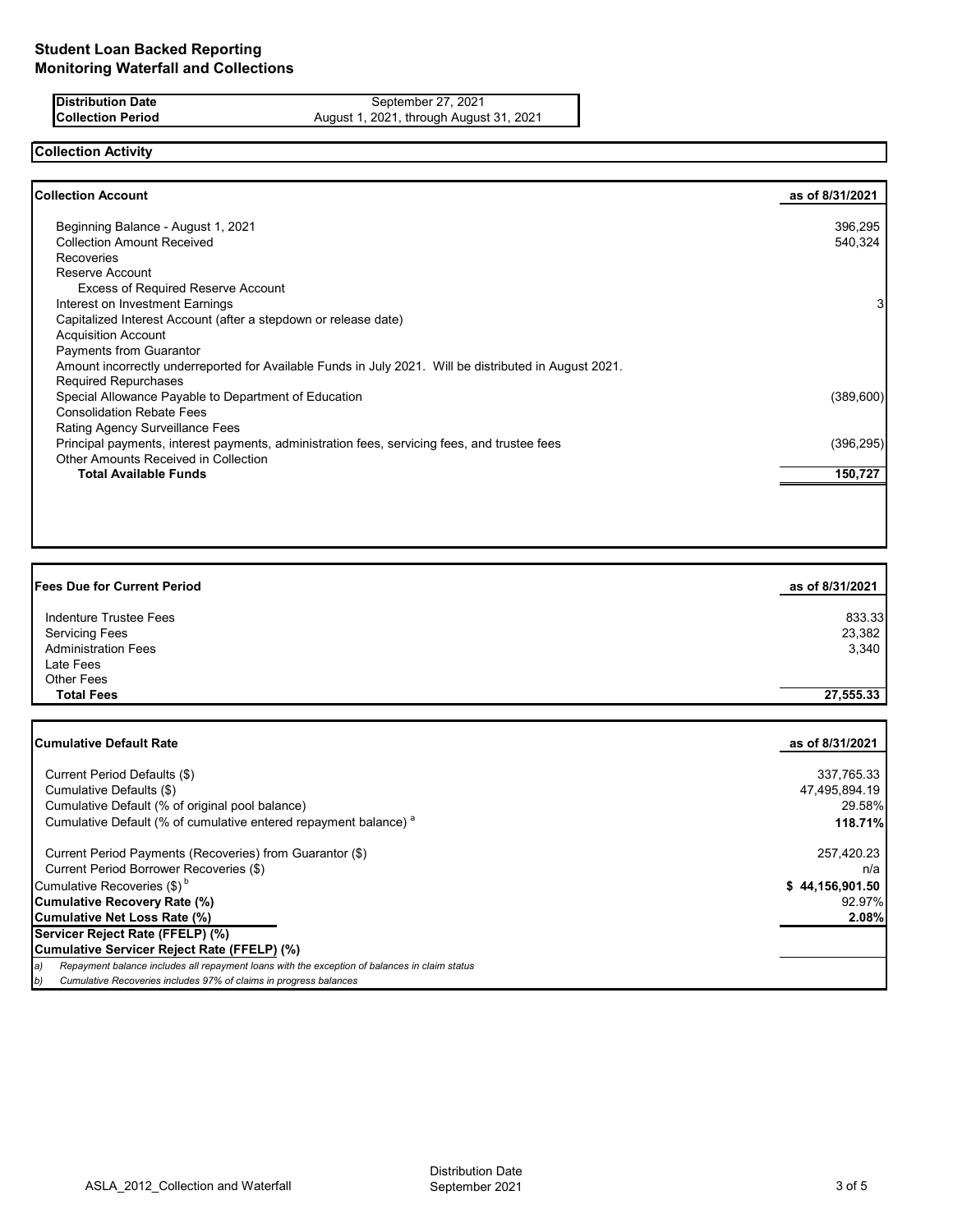# **Waterfall Activity**

| <b>Waterfall for Distribution</b>                                                                | <b>Amount Due</b> | <b>Amount Remaining</b> |
|--------------------------------------------------------------------------------------------------|-------------------|-------------------------|
| <b>Total Available Funds</b>                                                                     |                   | 150,727                 |
| <b>First:</b> Payments under any Joint Sharing Agreement                                         |                   |                         |
| <b>Second: Trustee Fees</b>                                                                      | 833.33            | 149,893                 |
| <b>Third:</b> Servicing Fees and Backup Servicing Fees                                           | 23,382            | 126,511                 |
| <b>Fourth: Administration Fees</b>                                                               | 3340              | 123,171                 |
| <b>Fifth: Noteholder Interest</b>                                                                | 14,292.13         | 108,879.15              |
| <b>Sixth:</b> Reinstate the balance of the Reserve Fund up to the Specified Reserve Fund Balance |                   |                         |
| Seventh: Noteholder Principal, until paid in full                                                | 108,879.64        | (0)                     |
|                                                                                                  |                   |                         |
|                                                                                                  |                   |                         |

| <b>Principal and Interest Distributions</b> | Class A-1  |
|---------------------------------------------|------------|
|                                             |            |
| Monthly Interest Due                        | 14,292.13  |
| Monthly Interest Paid                       | 14,292.13  |
| Interest Shortfall                          | 0          |
| Interest Carryover Due                      | 0          |
| Interest Carryover Paid                     | 0          |
| <b>Interest Carryover</b>                   | 0          |
| Monthly Principal Distribution Amount       | 108,879.64 |
| Monthly Principal Paid                      | 108,879.64 |
| Shortfall                                   | 0          |
| <b>Total Distribution Amount</b>            | 123,171.77 |
|                                             |            |